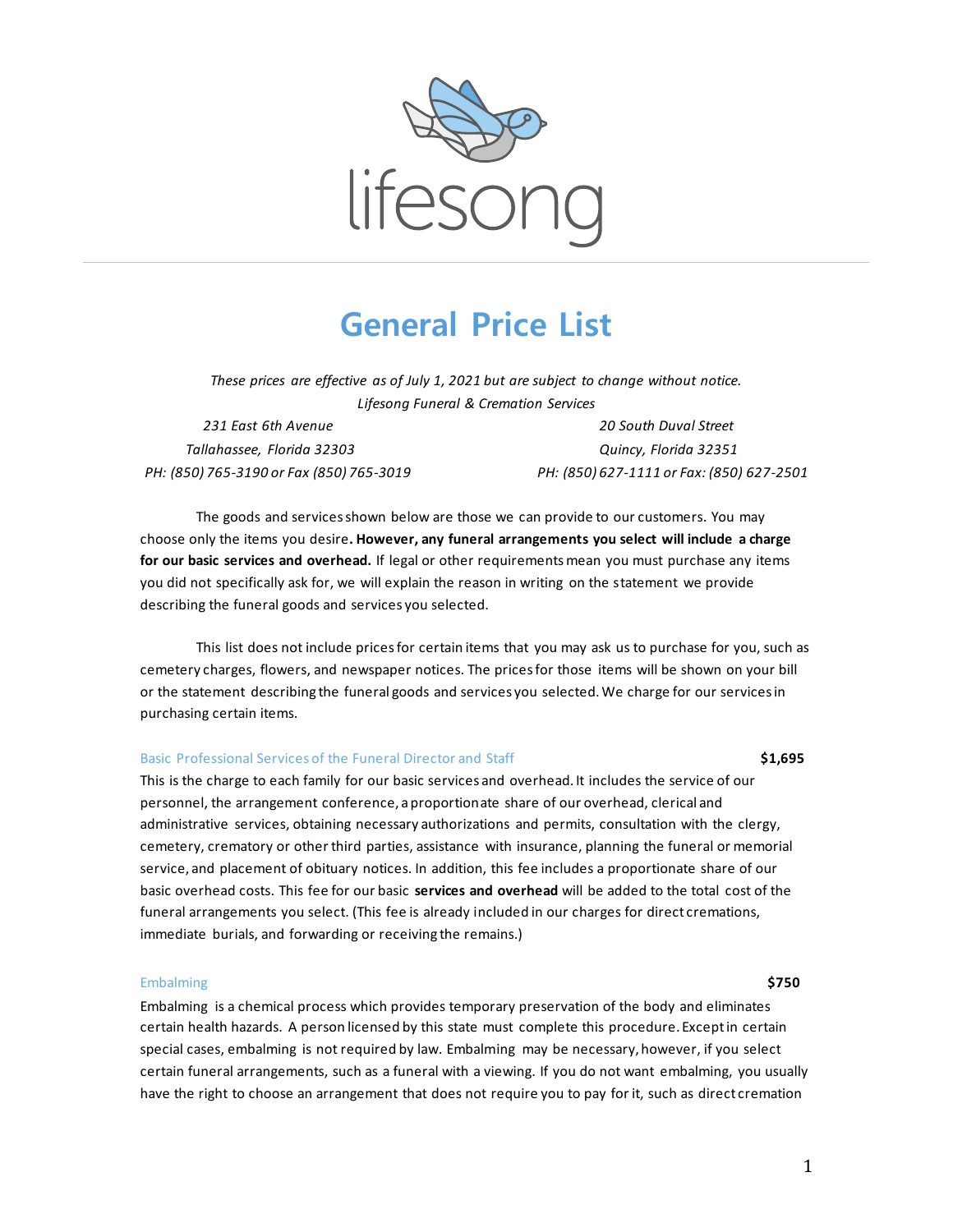

# or immediate burial.

# Other / Preparation of the Deceased

| Washing and Disinfection of Unembalmed Deceased                             |                                                 | \$225 |
|-----------------------------------------------------------------------------|-------------------------------------------------|-------|
| Dressing, Casketing and Cosmetics                                           |                                                 | \$295 |
| Dressing and Casketing Only                                                 |                                                 | \$125 |
| Post Autopsy or Post Organ Donation Care                                    |                                                 | \$295 |
| Restoration Charge - per hour                                               |                                                 | \$95  |
| <b>Expedited Cremation Charge</b>                                           |                                                 | \$295 |
| Refrigeration $-$ per day                                                   |                                                 | \$100 |
| Dressing deceased before cremation                                          |                                                 | \$75  |
| Pacemaker Removal                                                           |                                                 | \$45  |
| <b>Facilities, Equipment and Staff Services</b>                             |                                                 |       |
| Use of Facilities and Staff for a Viewing or Visitation                     |                                                 | \$195 |
| (Our services include set-up for the visitation, placement of the deceased, |                                                 |       |
| display of floral arrangements, supervision of and attendance during the    |                                                 |       |
| visitation for up to three hours.)                                          |                                                 |       |
| Use of Facilities and Staff for Funeral Ceremony                            |                                                 | \$625 |
| Use of Facilities and Staff for Memorial Service                            |                                                 | \$625 |
| Use of Equipment and Staff for Graveside Service                            |                                                 | \$625 |
| <b>Private Farewell</b> (up to 10 people & up to 30 minutes)                |                                                 | \$150 |
| <b>Witness Cremation</b>                                                    |                                                 | \$300 |
| <b>Mailing Cremated Remains</b>                                             |                                                 | \$125 |
| <b>Delivery of Cremated Remains</b>                                         |                                                 | \$75  |
| <b>Burial of Cremated Remains</b>                                           |                                                 | \$250 |
| <b>Unattended Scattering of Cremated Remains at Sea</b>                     |                                                 | \$350 |
| <b>Filing Insurance Paperwork</b>                                           | $$125$ (or 3% of contracts $$2,500$ or greater) |       |
| <b>Recording/Webcasting Funeral Services</b>                                |                                                 | \$195 |
| <b>Automotive Equipment</b>                                                 |                                                 |       |
| Removal and Transfer of deceased from the place of death to mortuary        |                                                 | \$285 |
| (Within 50 miles of our facility)                                           |                                                 |       |
|                                                                             |                                                 |       |

| Additional Distances will be charged at \$3.00 per mile. |       |
|----------------------------------------------------------|-------|
| <b>Funeral Coach and Driver</b> (within 50 mile radius)  | \$195 |
| Additional Distances will be charged at \$3.00 per mile. |       |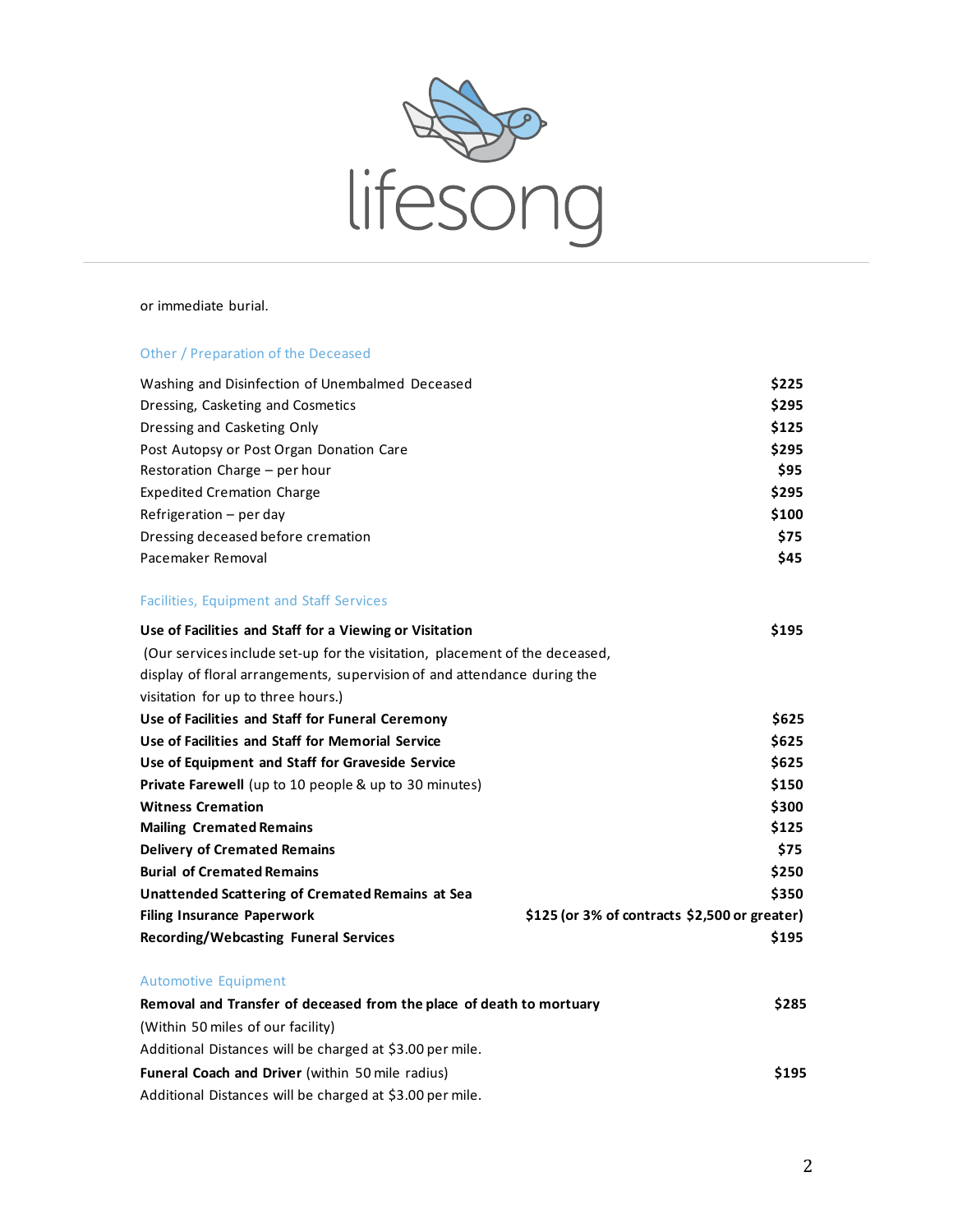

| Utility Vehicle (e.g. Clergy/Lead Car, Flower Vehicle, Transportation of                                                                                                      | \$95    |  |
|-------------------------------------------------------------------------------------------------------------------------------------------------------------------------------|---------|--|
| the Deceased to Cemetery by Van, Courier Car) (within 50 mile radius)                                                                                                         |         |  |
| Additional distances will be charges at \$3.00 per mile                                                                                                                       |         |  |
| Transfer of deceased to/from Tallahassee Airport                                                                                                                              | \$195   |  |
| Transfer of Deceased to/from mortuary to place of autopsy                                                                                                                     | \$250   |  |
| <b>Crematory Fee</b>                                                                                                                                                          | \$275   |  |
| <b>Printed Products</b>                                                                                                                                                       |         |  |
| Basic Register Book                                                                                                                                                           | \$40    |  |
| Memorial Programs per 100 or portion thereof                                                                                                                                  | \$150   |  |
| Prayer Cards per 100 or portion thereof                                                                                                                                       | \$75    |  |
| Thank You Notes per 50                                                                                                                                                        | \$25    |  |
| Trifold Memorial Programs per 100                                                                                                                                             | \$250   |  |
| <b>Framed Memorial Portrait</b>                                                                                                                                               | \$175   |  |
| Bifold Memorial programs per 100                                                                                                                                              | \$200   |  |
|                                                                                                                                                                               |         |  |
| Other                                                                                                                                                                         |         |  |
| Combination Shipping Unit                                                                                                                                                     | \$175   |  |
| Air Tray                                                                                                                                                                      | \$195   |  |
| Basic Cremation (Alternative) Container                                                                                                                                       | \$95    |  |
| <b>Traditional Burial Service</b>                                                                                                                                             | \$4,135 |  |
| Charge includes the transfer of remains to funeral home, embalming, dressing,                                                                                                 |         |  |
| cosmetics and casketing of the body, basic services of funeral director and staff and overhead, use of<br>facilities and staff for viewing, use of facility and staff for the |         |  |
| funeral ceremony, hearse, utility vehicle, and a committal service following the ceremony.                                                                                    |         |  |
| Forwarding the Deceased to Another Funeral Home                                                                                                                               | \$2,925 |  |
| Our charge includes: basic service of the funeral director and staff, a proportionate share of overhead                                                                       |         |  |
| costs, removal of the remains, embalming or other preparation of the deceased, if relevant, and local<br>transportation.                                                      |         |  |
| Receiving the Deceased from Another Funeral Home                                                                                                                              | \$1,890 |  |
| Our charge includes: basic services of funeral director and staff, a proportionate share of the overhead                                                                      |         |  |
| costs, care of the deceased, and local transportation of the deceased to the funeral home, cemetery, or<br>crematory, as needed.                                              |         |  |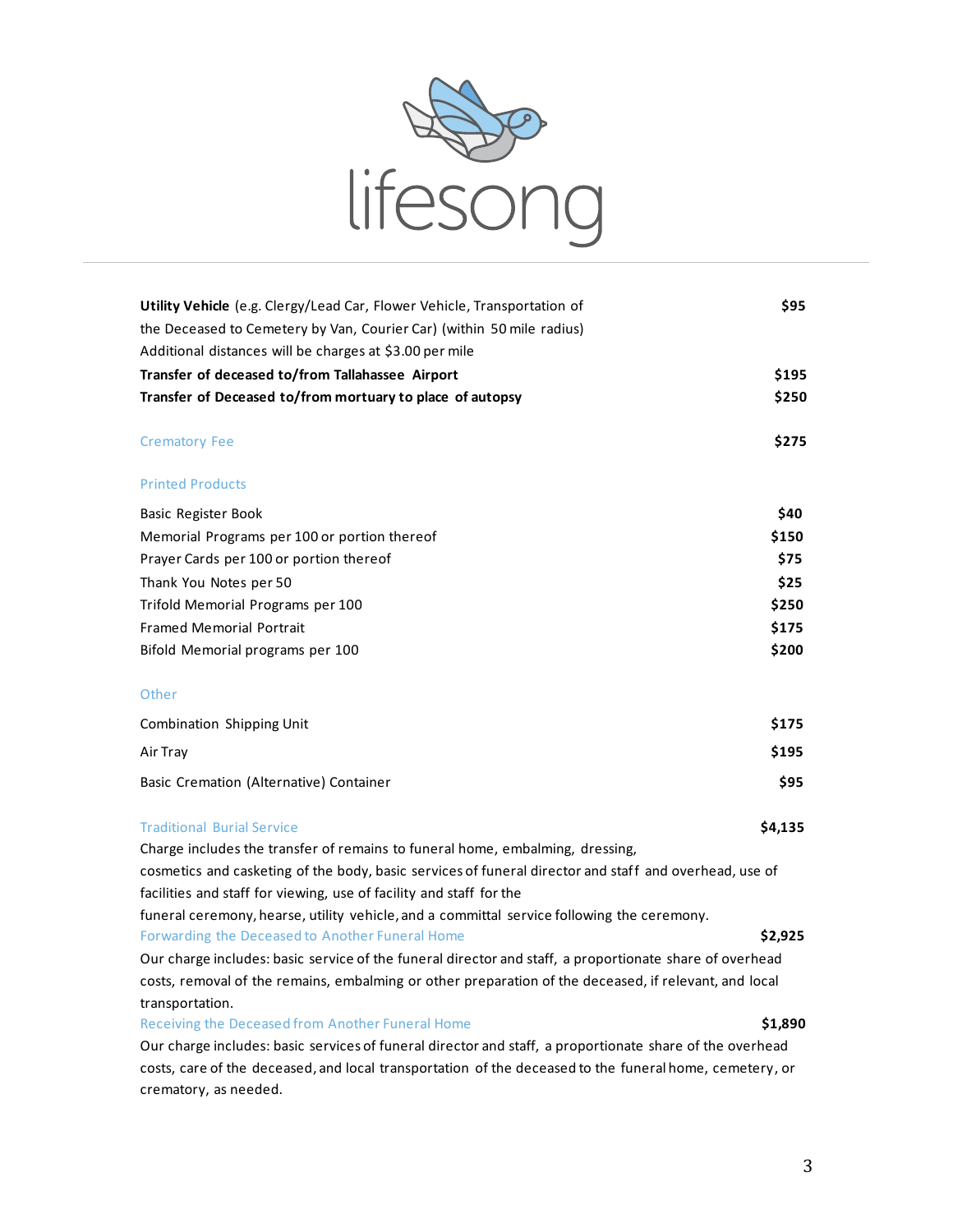

# Direct Cremation without Ceremony

Our charge for direct cremation (without ceremony) includes the basic services of the funeral director and staff; a proportionate share of overhead costs; removal of remains; transportation to crematory; necessary authorizations; refrigeration; and the cremation process.

**\*If you want to arrange a direct cremation, you can use an alternative container. Alternative containers encase the body and can be made of fiberboard or composition material (with or without an outside covering). The containers typically provided are cardboard, wood composite, wood, wood grain and with or without crepe interiors.** (\$1,500 - \$1,595)

| 1.) Direct Cremation (Cremation without ceremony) with the container           | \$1,500 |
|--------------------------------------------------------------------------------|---------|
| provided by the purchaser                                                      |         |
| (all such containers must meet any applicable state or crematory requirements) |         |
| 2.) Direct Cremation (Cremation without ceremony) with                         | \$1,595 |
| the minimum (alternative) container provided by Funeral Home                   |         |

# Immediate Burials

Our charge for immediate burial (without visitation rites or ceremonies at the funeral home, graveside or elsewhere) includes the basic services of funeral director and staff; a proportionate share of overhead costs; removal of remains; and local transportation to cemetery. (\$1,895 - \$1,995)

| 1.) Immediate burial with container provided by purchaser                        |         |
|----------------------------------------------------------------------------------|---------|
| (all such containers must meet any applicable state or cemetery requirements)    |         |
| 2.) Immediate burial with a casket selected from our facility                    | \$1,895 |
| (in addition to the cost of the casket or alternative container); please see our |         |
| Casket Price List; Green burials do not require a casket                         |         |

# Anatomical Donation **\$1,995**

Our charge includes the basic service of the funeral director and staff, a proportionate share of the overhead cost, removal of the deceased, arterial embalming (as required by the State Anatomical Board), and ground transportation to Gainesville, Florida.